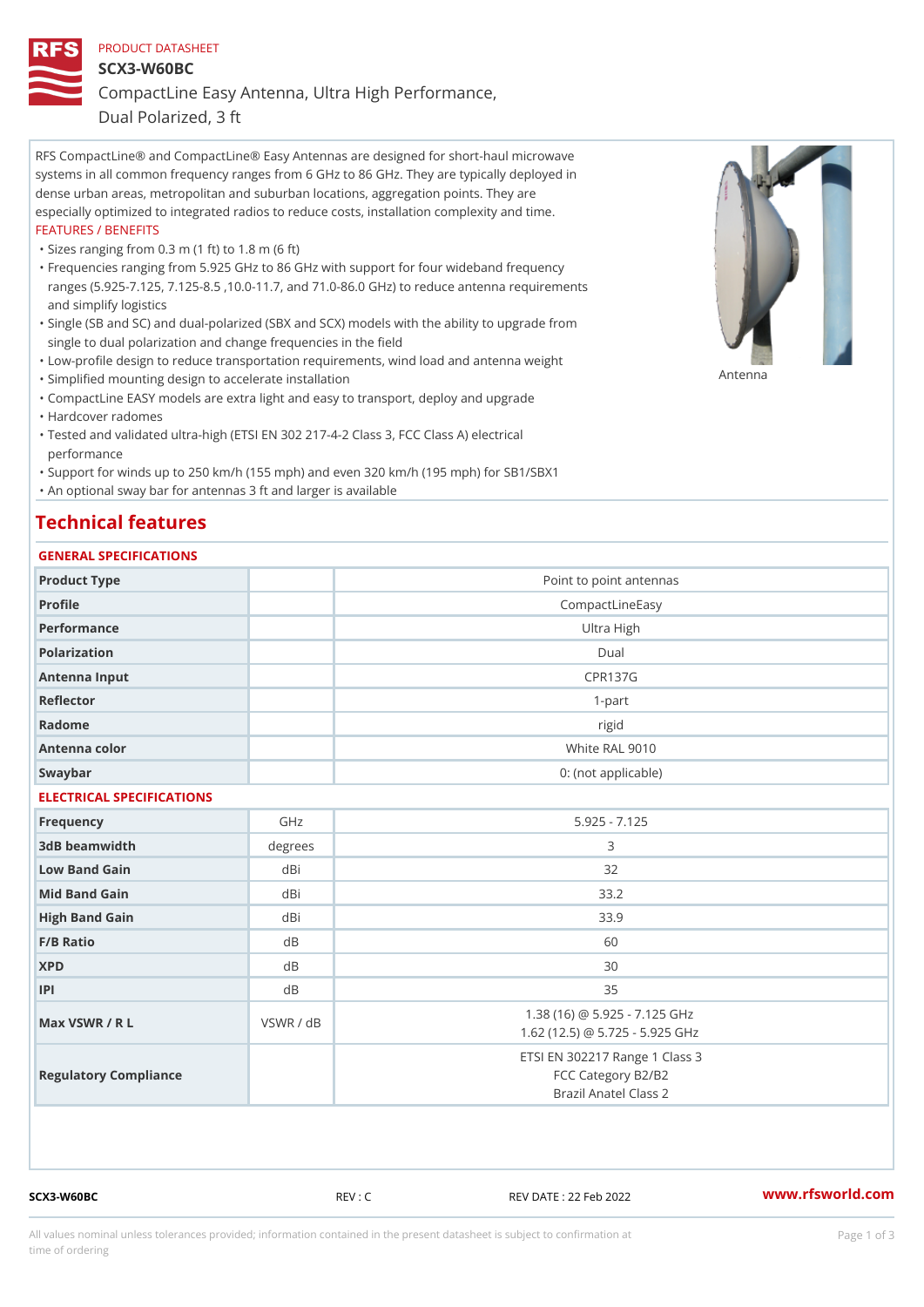# PRODUCT DATASHEET SCX3-W60BC CompactLine Easy Antenna, Ultra High Performance, Dual Polarized, 3 ft

| $SCX3-W60BC$                                                                                |                                       |                         | REV : C     | www.rfsworld.co<br>REV DATE : 22 Feb 2022         |
|---------------------------------------------------------------------------------------------|---------------------------------------|-------------------------|-------------|---------------------------------------------------|
| External Document Links<br>Reflector Installation                                           |                                       |                         |             |                                                   |
| M Torque<br>$maximum$ @<br>survival wind<br>speed Nm (ft<br>$1b$ )                          | N <sub>m</sub><br>$\dagger$ t)<br>l b |                         | 1213 (895)  |                                                   |
| $max.$ @<br>survival wind (1b)<br>speed                                                     |                                       |                         | 2930 (659)  |                                                   |
| survival wind $\begin{pmatrix} N & (I b) \\ P & P \end{pmatrix}$<br>speed<br>Fa Axial force |                                       |                         | 1451 (326)  |                                                   |
| Fs Side force<br>$max.$ @                                                                   |                                       |                         |             |                                                   |
| $Dimension$ _ $E$<br>WINDLOAD                                                               | m m<br>(in)                           |                         | 182(7)      |                                                   |
| $Dim_D -$<br>$114$ m m $(4.5$ ir $)$ $\sqrt{$ ii $\sqrt{p}}$ $\ge$                          | m m                                   |                         | 392 (15.5)  |                                                   |
| $Dim_D - D -$<br>89mm (3.5_in) Pi(pine                                                      | m m                                   |                         | 379.5(14.9) |                                                   |
| $Dimension_C$                                                                               | m m<br>(in)                           |                         | 56(2.2)     |                                                   |
| $Dimension_B$                                                                               | m m<br>(in)                           |                         | 470 (18.5)  |                                                   |
| $Dimension_A$                                                                               | m m<br>(in)                           |                         | 999 (39.33) |                                                   |
| MOUNTOUTLINE                                                                                |                                       |                         |             |                                                   |
| Further Accessories                                                                         |                                       |                         |             | SMA-SKO-UNIVERSAL : Universal sway bar fixation l |
| optional Swaybar                                                                            |                                       |                         |             | 1: SMA-SK-3 (1.35 m x Ø33 mm)                     |
| FURTHER ACCESSORIES                                                                         |                                       |                         |             |                                                   |
| Radome Material                                                                             |                                       |                         |             | rigid                                             |
| <b>STRUCTURE</b>                                                                            |                                       |                         |             |                                                   |
| Operational Windspeed                                                                       |                                       | $km/h$ (mph)            |             | 252 (155)<br>180 (112)                            |
| Approximate Weight<br>Survival Windspeed                                                    |                                       | kg (lb)<br>$km/h$ (mph) | 21(46)      |                                                   |
| Mounting Pipe Diameter<br>maximum                                                           |                                       | $mm$ (in)               | 114(4.5)    |                                                   |
| Mounting Pipe Diameter<br>minimum                                                           |                                       | $mm$ (in)               | 89 (3.5)    |                                                   |
| Polarization Adjustment                                                                     |                                       | degrees                 | ± 5         |                                                   |
| Azimuth Adjustment                                                                          |                                       | degree:                 | ± 15        |                                                   |
|                                                                                             |                                       | $degree$ :              | ± 15        |                                                   |
| Elevation Adjustment                                                                        |                                       |                         |             |                                                   |

All values nominal unless tolerances provided; information contained in the present datasheet is subject to Pcapgelio an atio time of ordering